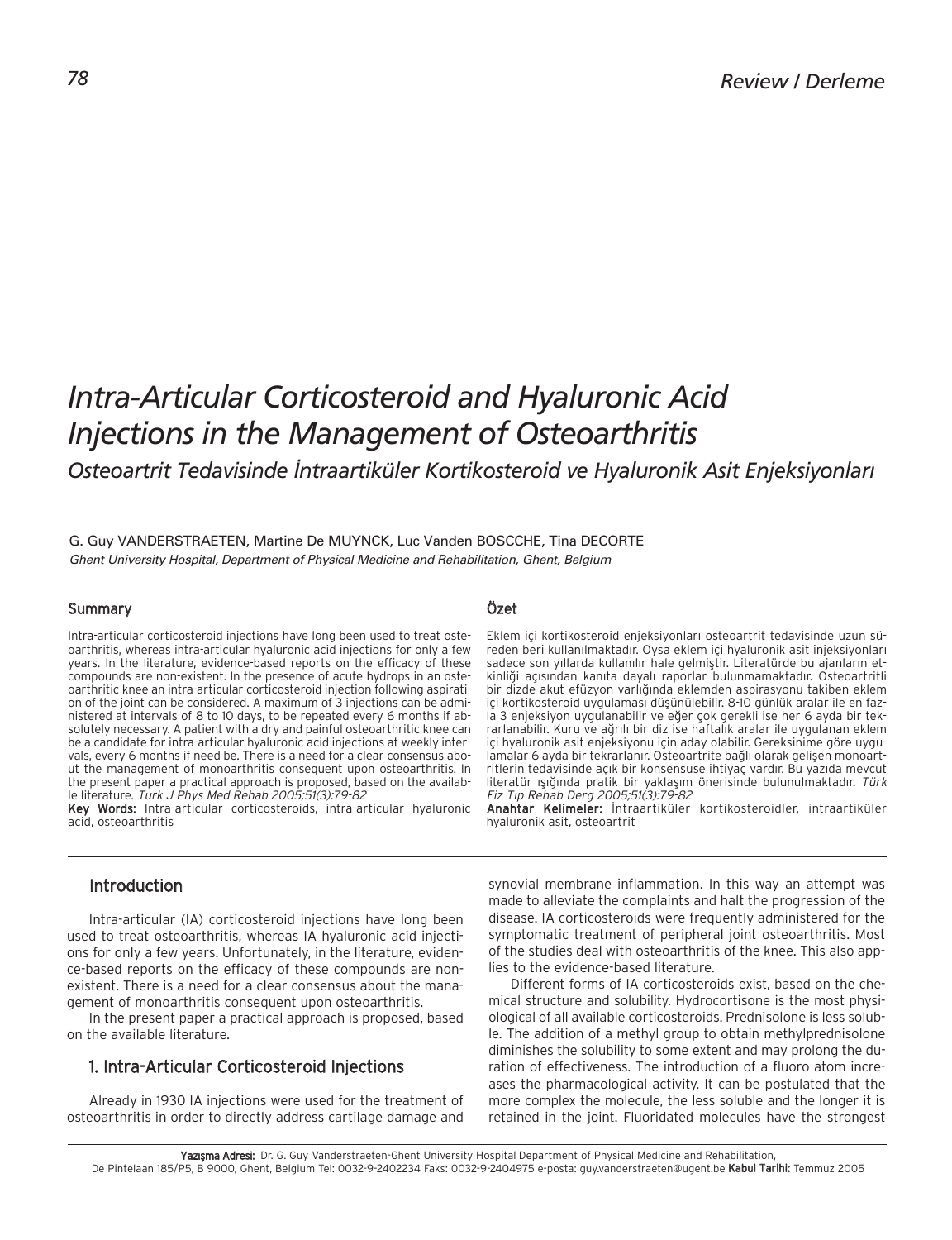action (1). Nevertheless, IA corticosteroids do not remain in place for a long time. A systemic effect is also present. The depression of endogenous plasma cortisol after an IA corticosteroid injection may last three to four weeks (2). The anti-inflammatory action of each product in relation to an equivalent dose must also be taken into account. The anti-inflammatory effect of betamethasone and dexamethasone is 20 to 25 times greater than that of hydrocortisone. The most commonly available 1 ml vials contain an equivalent dose. The short-acting water-soluble forms are rapidly absorbed into the blood stream and consequently have more systemic effects. The long-acting crystalline depot preparations slowly release the corticosteroid and have less systemic effects. Mixed preparations also exist. The injected dose usually depends on the size of the joint. For the knee, ankle or shoulder joint 1 ml vial is sufficient, for a medium-size joint (wrist) half of a vial, and for smaller a quarter of a vial is adequate.

IA corticosteroids are administered to reduce local inflammation. The principal effect of glucocorticoids is the increased production of certain proteins, mainly lipocortin. Its anti-inflammatory action is based on the inhibition of phospholipase A2, which converts membrane phospholipids into arachidonic acid with a subsequent intracellular production of prostaglandins, leukotrienes and oxygen radicals (3). Stimulation of lipocortin production inhibits the pro-inflammatory cytokine production, including interleukin-1, interleukin-2, interferon-α, tumor necrosis factor, etc. (4). Glucocorticoids inhibit the synthesis of pro-inflammatory enzymes, like collagenase, elastase and plasminogen activator (5).

#### Indications and contra-indications

IA corticosteroid injections are frequently used to treat a flare of osteoarthritis with hydrops, or posttraumatic synovitis. Other indications include early retractile capsulitis of the shoulder, rheumatoid arthritis, and even crystal monosynovitis, although corticosteroids are definitely not the first choice for this last condition.

General contra-indications for IA corticosteroids are local or generalized infection, immune deficiency, coagulation disorders, prostheses and a pregnancy of less than 16 weeks. Relative contraindications are diabetes and a pregnancy of more than 16 weeks.

#### Side effects

IA corticosteroid injections may have a number of side effects, of which facial flushing is the most common (up to 40%). It is benign, self-limiting, and disappears within 24 to 48 hours, but the patient should be informed of its possible occurrence. Facial flushing also depends on which product is used and is more frequent with triamcinolone preparations. Van der Windt et al. compared the effectiveness of IA corticosteroid injections with physiotherapy for the treatment of frozen shoulder. With corticosteroids flushing occurred in 17% of cases, whereas in only 2% of cases treated with physiotherapy.

After IA injections, mainly with hydrocortisone-acetate and less with an acetonide ester or triamcinolone hexacetonide, chemical synovitis, mostly acute but self-limiting, develops in 2 to 5% of cases. Pain and swelling may already occur after 6 hours and subside within 12 to 48 hours. Chemical synovitis or "postinjection flare" is a corticosteroid crystal-induced synovitis. Steroid arthropathy is a controversial subject, but the risk is low if the number of injections is small. An accelerated deterioration of weightbearing joints is, however, difficult to distinguish from the normal or natural course of osteoarthritis. Prevention is thus very important and repeated injections must be avoided. The standard is a maximum of two to three injections per year.

Septic arthritis is rather uncommon thanks to sterile materi-

al, meticulous skin disinfection and judicious use.

A variety of systemic effects can occur. In the musculoskeletal system these include muscle weakness and atrophy, steroid myopathy, avascular necrosis, and osteoporosis. Gastrointestinal systemic effects are peptic ulcer, abdominal distension and pancreatitis. Fluid and electrolyte disturbances have also been described and are characterized by sodium retention, potassium depletion, hypokalemic alkalosis and hypertension. Endocrinological systemic effects include irregular menses, Cushing syndrome, reactivation of latent diabetes, dysregulation of diabetes mellitus, and growth inhibition. Dermatologically, delayed wound healing, skin atrophy, petechiae and ecchymoses, striae, hirsutism, hyperpigmentation and acne are observed. The ophtalmological effects include glaucoma, exophtalmia and posterior subcapsular cataract. Corticosteroids can also mask an infection or activate a latent infection and diminish the resistance to mycobacteria, Candida albicans, tuberculosis and viruses.

#### Evaluation of the literature data

Papers on the use of IA corticosteroids for osteoarthritis are mainly confined to the knee. Corticosteroid injections for rheumatoid arthritis or juvenile rheumatoid arthritis, and facet joint injections are beyond the scope of this review.

In a systematic review paper on IA corticosteroids for osteoarthritis of the knee, a minor advantage and pain reduction lasting from one week to one month, were found compared to placebo (6).

In a randomized clinical trial (7) 89 patients with osteoarthritis of the knee underwent joint aspiration followed by a steroid injection, with a beneficial effect on pain and functional index in the short term (four weeks).

In a more recent meta-analysis (8) corticosteroids were found to have a positive effect on the symptoms for two weeks. The dose was equivalent to 6.25 to 80 mg prednisolone. The effect also remained positive in the long term. A significant symptomatic improvement was obtained after 16 to 24 weeks with a dose equivalent to 50 mg prednisolone.

The authors mentioned a possible positive effect of publication bias.

In two systematic review papers (9,10) the use of IA corticosteroid injections for shoulder pain was evaluated. Compared to placebo, no advantage with respect to pain reduction and improvement of the range of motion was found. In a randomized clinical trial Snels (11) et al. treated 37 patients with three IA triamcinolone injections and compared the effects with placebo (saline solution). No significant difference in pain score or change in range of motion or function was observed.

Studies (10) have also been conducted on the use of corticosteroids combined with lidocaine or not. In a systematic review paper no significant difference was demonstrated between IA corticosteroids combined with lidocaine and lidocaine alone in 48 patients with frozen shoulder. The assessment of the results was based on the pain score and the range of motion. A randomized study, in which corticosteroids (methylprednisone acetate) or placebo was injected intra-articularly following an arthroscopy for a synovial biopsy or for documenting the diagnosis of osteoarthritis, showed no clear differences in the Western Ontario Mc Master (WOMAC) score or Lequesne index at 8, 12 and 24 weeks. After 4 weeks the IA corticosteroid scored better in the evaluation of the Osteoarthritis Research Society International (OARSI) criteria (12). The dose required to improve symptoms has also been studied (13). In a randomized clinical trial of 57 patients with frozen shoulder, a comparison was made between 40 mg and 10 mg triamcinolone. After six weeks markedly greater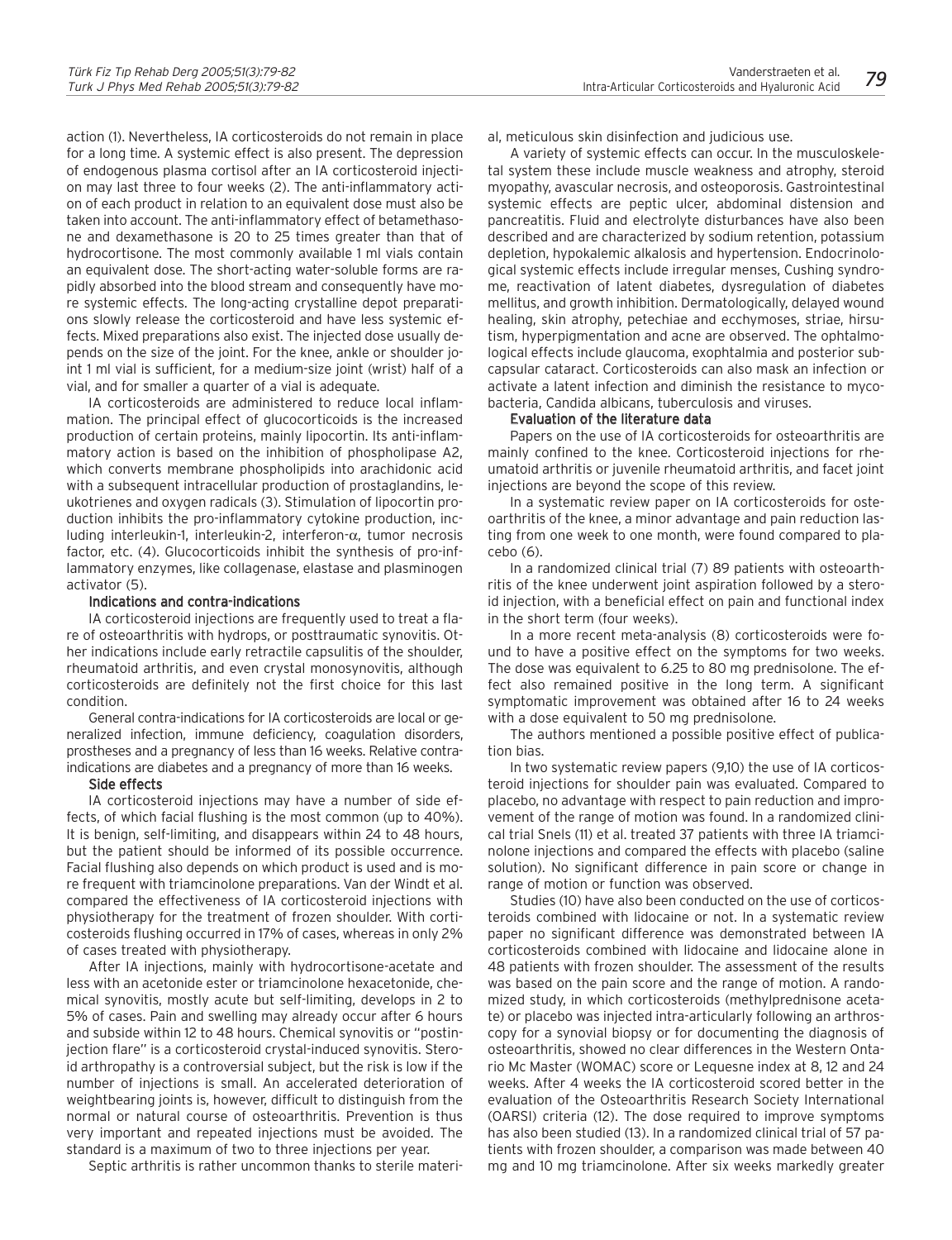relief was obtained with the higher dose, as measured by means of the VAS pain score, improvement in range of motion and functional improvement, but the difference disappeared after six months.

High-quality studies on the use of IA corticosteroids for shoulder disorders are scarce. Moreover, the clinical outcome is correlated with the accuracy of the injection. Even in experienced hands 10% of the injections would not have been given correctly.

Consequently it has been suggested that the injections be administered under fluoroscopic or ultrasonographic guidance.

The studies showed that diabetic patients who had received corticosteroids, required a higher dose of insulin or peroral antidiabetic drugs. The combination with non-steroidal anti-inflammatory drugs increased the risk of gastric bleeding. Barbiturates, phenylbutazone and phenytoin diminished the effectiveness of the corticosteroids.

# 2. Intra-Articular Hyaluronic Acid Injections

These so-called chondroprotective drugs, developed to inhibit cartilage degeneration, are controversial. Previously, glucosamine derivatives were used. More recently, IA hyaluronic acid has been introduced to treat osteoarthritis. Hyaluronic acid is a high-molecular weight polysaccharide and a major constituent of synovial fluid and cartilage.

In osteoarthritis the molecular weight and concentration of hyaluronic acid are decreased. According to the concept of viscosupplementation IA hyaluronic acid would be beneficial in restoring the viscoelasticity of synovial fluid. It also has a number of biological actions. In preliminary studies on the use of IA hyaluronic acid injections, it was postulated that these would protect the articular surface and hence alleviate the pain and improve the range of motion. This would allow to reduce the use of non-steroidal anti-inflammatory drugs. Several products are available in Belgium. Largely, a distinction is made between lowmolecular weight and high-molecular weight hyaluronic acid. Most injections are given for knee osteoarthritis. In 1998 more than 10 million viscosupplementation injections were administered in the USA, with local reactions in only 3% of cases. During the same period 16,500 patients died of side effects of anti-inflammatory drugs for osteoarthritis. No anaphylactic or generalized side effects of IA hyaluronic acid injections have been reported. Adverse reactions have been reduced even more by the introduction of the new generation of biotechnologically produced hyaluronic acid products.

The efficacy of hyaluronic acid is less as the cartilage becomes thinner. An acute infection must be treated first.

The evidence-based literature mainly includes studies on knee osteoarthritis. Many contradictory data have been reported.

A first state-of the-art review on the use of viscosupplementation in the last 2 decades, was published by Peyron (14) in 1993. Pain relief was achieved, lasting from some weeks to as long as 6 months. A positive response was obtained in 65 to 80% of cases. Compared to studies in which corticosteroids were used, the beneficial effect lasted significantly longer. Tolerance was generally very good. In 2003 a systematic review was published by Espallargues and Pons (15), who reported a predominantly short-term effect of a course of hyaluronic acid injections (Hylan-G-F 20) on the symptoms and knee function. Furthermore, hyaluronic acid delayed the need for knee replacement. Some trials have also shown long-term benefits. In a randomized clinical trial (16) IA hyaluronic acid was compared with placebo and with oral naproxen. One injection was administered every fi-

ve weeks. The follow-up at 26 weeks showed significant pain reduction during walking and at rest, compared to placebo. The improvement in the range of motion was at least as effective as after 26 weeks of continuous naproxen therapy, with less side effects. In a second randomized clinical trial (17) hyaluronic acid was compared with placebo in 110 patients who received 1 injection every 5 weeks for 26 weeks. No significant difference in pain was observed. In a double-blind (18) randomized multicenter study of patients with mild to moderate knee osteoarthritis, 5 IA hyaluronic acid injections were administered at one-week intervals and compared with placebo (saline solution). The WOMAC scale was used to assess the results. After 13 weeks a significant improvement was obtained in the hyaluronic acid group. In a multicenter double-blind study Wobig et al. (19) compared a saline solution with sodium hyaluronate. Three IA injections were administered once a week. The hyaluronic acid group had considerably less pain on weightbearing than the saline group until 24 weeks after the last injection. Consequently, limited evidence exists that, compared to placebo, IA hyaluronic acid reduces the pain for periods from 1 month to 6 months. Except for some brief local discomfort postinjection, no major side effects have been reported. In a randomized clinical study (20) methylprednisolone was compared with hyaluronic acid. One injection was administered at weekly intervals to 90 patients for five weeks. After 60 days hyaluronic acid was found to be significantly superior to cortisone in relieving pain. Caborn et al. (21) conducted a randomized, multicenter, single-blind study, running over a period of 26 weeks and comparing Hylan G-F 20 with triamcinolone hexacetonide in 215 patients with knee osteoarthritis. The WO-MAC, VAS and overall assessment scales were used to evaluate the outcome. Viscosupplementation resulted in a longer period of benefit than triamcinolone.

A meta-analysis on hyaluronic acid again showed a small beneficial effect (22). Moreover, about 80% of the benefit appeared to be due to the placebo effect of an IA injection. The positive effect was even more overestimated because studies reporting positive results are more likely to be published than negative or nonsignificant results. Further trials are recommended to search for a subgroup that responds best to IA hyaluronic acid injections. Moderate evidence also exists that aspiration in itself is as effective as injections. In a single-center, prospective, open study (23) two to three IA hyaluronic acid injections were administered at weekly intervals to 20 patients with severe pain due to rhizarthrosis. The outcome assessment parameters were the VAS scale, grip strength, joint motion, crepitation during passive movement, and the global clinical impression of patients and investigator. It appeared that hyaluronic acid could be recommended for the treatment of rhizarthrosis because of its favourable effect on the above-mentioned parameters and the absence of adverse effects. In a very recent study of Petrella et al. (24), 537 patients with knee osteoarthritis received 3 IA hyaluronic acid (500-730 kD) injections at weekly intervals. A second identical course was given if the patient so desired. The interval between the first and second course was 27±7 weeks. The duration of follow-up was 6 months. The outcome was assessed by means of the VAS scale at rest and on walking, and a 5-point global satisfaction score. This prospective study covered a period of 6.7 years. Both after the first and second course of injections a significant improvement was noted in the VAS and global satisfaction scores. The patients reported very few adverse effects and required less concomitant therapies. This study showed some effect of IA hyaluronic acid in the long term.

More and more data support a predominantly symptomatic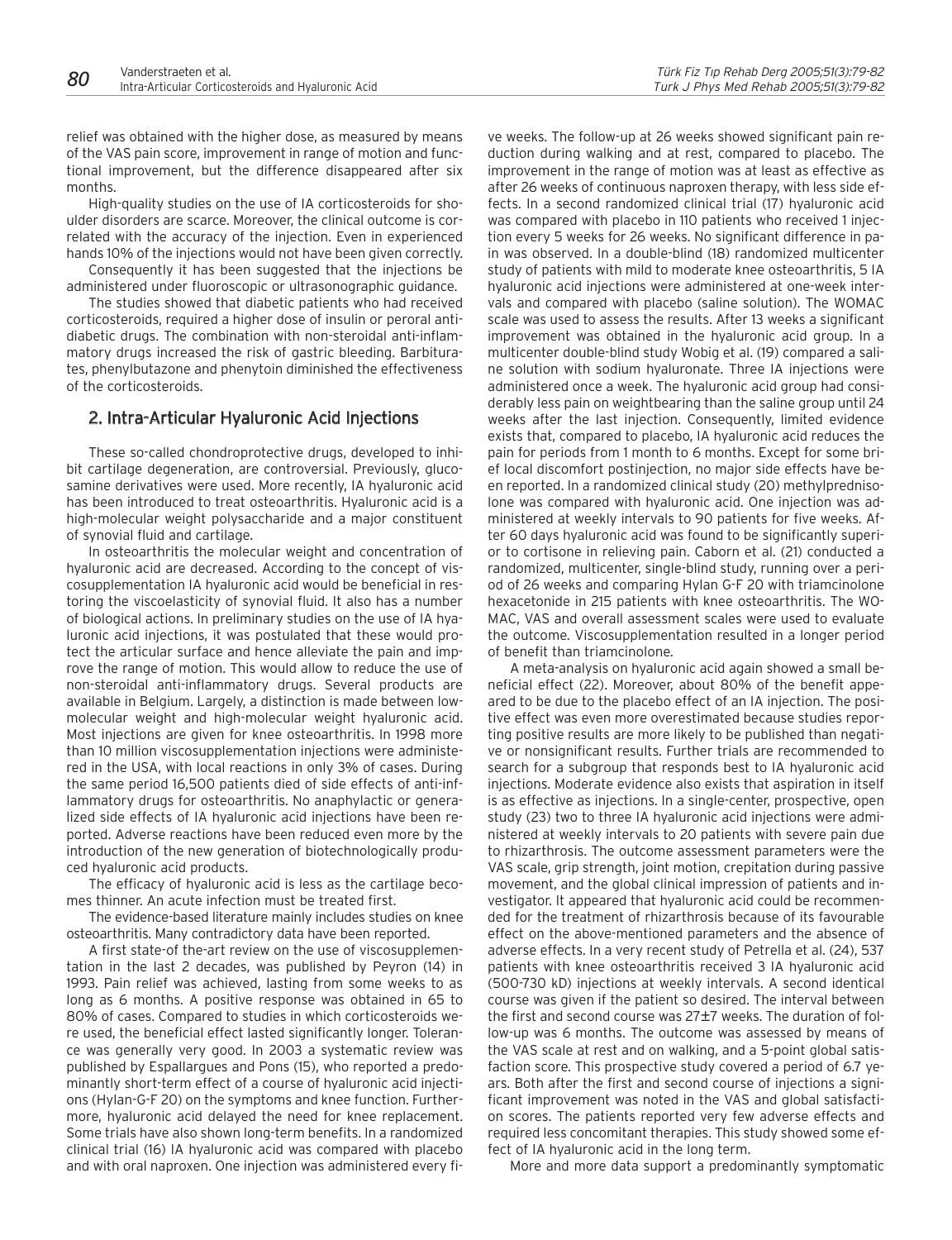effect of IA hyaluronic acid, but a placebo effect cannot be ruled out. High-molecular weight products would be more effective (25). A chondroprotective effect has not been clearly demonstrated. Compared to standard corticosteroid injections, the cost is about 8 times higher and the efficacy is equal (26). Moderate evidence has been provided that IA hyaluronic acid actually works. Its long-term efficacy needs to be assessed, usually over a period of six months.

A multicentre, randomized, placebo-controlled, double-blind study in 335 patients with knee osteoarthritis was presented by Joergensen during the Eular 2005 Congress (27). Intra-articulair injections of 2 ml Hyalgan and 2 ml saline solution (placebo) were administered once a week for 5 weeks. The outcome was measured by the Lequesne algo-functional index, patients global assessment, pain during 5 m walk (100 mm VAS), Nottingham Health Profile Questionnaire, effusion and acetaminophen consumption. In patients with knee osteoarthritis five intra-articular injections of Hyalgan did not improve pain function or other outcome parameters 3, 6, 9 and 12 months after the treatment. Further examination is needed to look for subgroups that could really benefit from intra-articular hyaluronic acid.

Besides the beneficial action on symptoms and function, hyaluronic acid may also have an effect on muscle strength. A 5 week treatment with weekly hyaluronic acid injections resulted in a significant improvement of concentric and eccentric quadriceps muscle strength in patients with moderate knee osteoarthritis, suggesting a possible positive effect on the proprioceptive decline that may be present in osteoarthritis and give rise to muscle atrophy (28).

Painful knee osteoarthritis, not responding to pharmacological or non-pharmacological treatments, with moderate radiographic changes, is the best clinical indication for IA hyaluronic acid injections. Other indications include more severe knee osteoarthritic changes in patients who refuse knee replacement. IA hyaluronic acid can also be used when anti-inflammatory drugs are contraindicated or not tolerated (29).

Further studies are mandatory to establish the optimal dose, concentration and molecular weight of the product. More attention should also be paid to the economic advantages, because the favourable long-term effects reduce the need for anti-inflammatory drugs.

Only minor side effects have been encountered (30). Mild pain or swelling at the injection site may occur in 20% of patients. Watterson and Esdaile (31) reported only a 3% incidence rate of local adverse reactions per injection, which resolved within 1 to 2 days. Chen et al. (32) described six patients with granulomatous inflammation of the synovium following hyaluronic acid viscosupplementation of the knee. However, the responsible causative agent was not clearly demonstrated.

## **Conclusion**

In the presence of acute hydrops in an osteoarthritic knee an IA corticosteroid injection following aspiration of the joint can be considered. A maximum of 3 injections can be administered at intervals of 8 to 10 days, to be repeated every 6 months if absolutely necessary. A patient with a dry and painful osteoarthritic knee can be a candidate for IA hyaluronic acid injections at weekly intervals, every 6 months if need be (33).

As for frozen shoulder, little evidence has been provided that IA corticosteroid injections would have a beneficial effect on pain and movement. The value of range-of-motion exercises has not yet been proven either. Spontaneous improvement in pain

and limitation of movement might also occur.

Compared to placebo, IA corticosteroids and hyaluronic acid have no serious disadvantages, but not many advantages either.

## References

- 1. Bird HA. Intra-articular and intralesional therapy. Hochberg MC, Silman AJ, Smolen JS, Weinblatt ME, Weisman MH editors. Rheumatoloy. Edinburgh: Mosby; 2003. p. 393-7.
- 2. Bird HA, Ring EF, Bacon PA. A thermographic and clinical comparison of three intra-articular steroid preparations in rheumatoid arthritis. Ann Rheum Dis 1979;38(1):36-9.
- 3. Rothhut B, Russo-Marie F. Novel concepts in the mode of action of anti-inflammatory steroids. Agents Actions Suppl 1984;14:171-80.
- 4. Grabstein K, Dower S, Gillis S, Urdal D, Larsen A. Expression of interleukin 2, interferon-gamma, and the IL2 receptor by human peripheral blood lymphocytes. J Immunol 1986;136(12):4503-8.
- 5. Werb Z. Biochemical actions of glucocorticoids on macrophages in culture. Specific inhibition of elastase, collagenase and plasminogen activator secretion and effects on other metabolic functions. J Exp Med 1978;147(6):1695-712.
- 6. Kirwan JR, Rankin E. Intra-articular therapy in osteoarthritis. Baillieres Clin Rheumatol 1997;11(4):769-94.
- 7. Ravaud P, Moulinier L, Giraudeau B, Ayral X, Guerin C, Noel E, et al. Effects of joint lavage and steroid injection in patients with osteoarthritis of the knee: results of a multicenter, randomized, controlled trial. Arthritis Rheum 1999;42(3):475-82.
- 8. Arroll B, Goodyear-Smith F. Corticosteroid injections for osteoarthritis of the knee: meta-analysis. BMJ 2004;328(7444):869.
- 9. van der Windt DA, Koes BW, Deville W, Boeke AJ, de Jong BA, Bouter LM. Effectiveness of corticosteroid injections versus physiotherapy for treatment of painful stiff shoulder in primary care: randomised trial. BMJ 1998;317(7168):1292-6.
- 10. Green S, Buchbinder R, Glazier R, Forbes A. Interventions for shoulder pain. Cochrane Database Syst Rev 2000;(2):CD001156.
- 11. Snels IA, Beckerman H, Twisk JW, Dekker JH, Peter De Koning, Koppe PA, et al. Effect of triamcinolone acetonide injections on hemiplegic shoulder pain: A randomized clinical trial. Stroke 2000;31(10):2396-401.
- 12. Smith MD, Wetherall M, Darby T, Esterman A, Slavotinek J, Roberts-Thomson P, et al. A randomized placebo-controlled trial of arthroscopic lavage versus lavage plus intra-articular corticosteroids in the management of symptomatic osteoarthritis of the knee. Rheumatology (Oxford) 2003;42(12):1477-85.
- 13. De Jong BA, Dahmen R, Hogeweg JA, Marti RK. Intra-articular triamcinolone acetonide injection in patients with capsulitis of the shoulder: a comperative study of two dose regimens. Clin Rehabil 1998;12(3):211-5.
- 14. Peyron JG. Intraarticular hyaluronan injections in the treatment of osteoarthritis: state-of-the-art review. J Rheumatol 1993;39:10-5.
- 15. Espallargues M, Pons JM. Efficacy and safety of viscosupplementation with Hylan G-F20 for the treatment of knee osteoarthritis: a systematic review. Int J Technol Assess Health Care 2003;19(1):41-56.
- 16. Altman R. Intra-articular sodium hyaluronate in osteoarthritis of the knee. Semin Arthritis Rheum 2000;30(2 Suppl 1):11-8.
- 17. Dougados M, Nguyen M, Listrat V, Amor B. High molecular weight sodium hyaluronate (hyalectin) in osteoarthritis of the knee: a 1 year placebo-controlled trial. Osteoarthritis Cartilage 1993;1(2):97-103.
- 18. Day R, Brooks P, Conaghan PG, Petersen M. Multicenter Trial Group. A double blind, randomized, multicenter, parallel group study on the effectiveness and tolerance of intraarticular hyaluronan in osteoarthritis of the knee. J Rheumatol 2004;31(4):775-82.
- 19. Wobig M, Dickhut A, Maier R, Vetter G. Viscosupplementation with hylan G-F20: a 26-week controlled trial of efficacy and safety in the osteoarthritic knee. Clin Ther 1998;20(3):410-20.
- 20. Pietogrande V, Turchetto L. Hyaluronic-acid versus methylprednisolone intra-articularly injected for the treatment of osteoarthritis of the knee. Curr Ther Res Clin Exp 1991;25:691-701.
- 21. Caborn D, Rush J, Lanzer W, Parenti D, Murray C; Synvisc 902 Study Group. A randomized, single-blind comparison of the efficacy and tolerability of hylan G-F 20 and triamcinolone hexacetonide in patients with osteoarthritis of the knee. J Rheumatol. 2004;31(2):333-43.
- 22. Lo GH, LaValley M, McAlindon T, Felson DT. Intra-articular hyaluro-